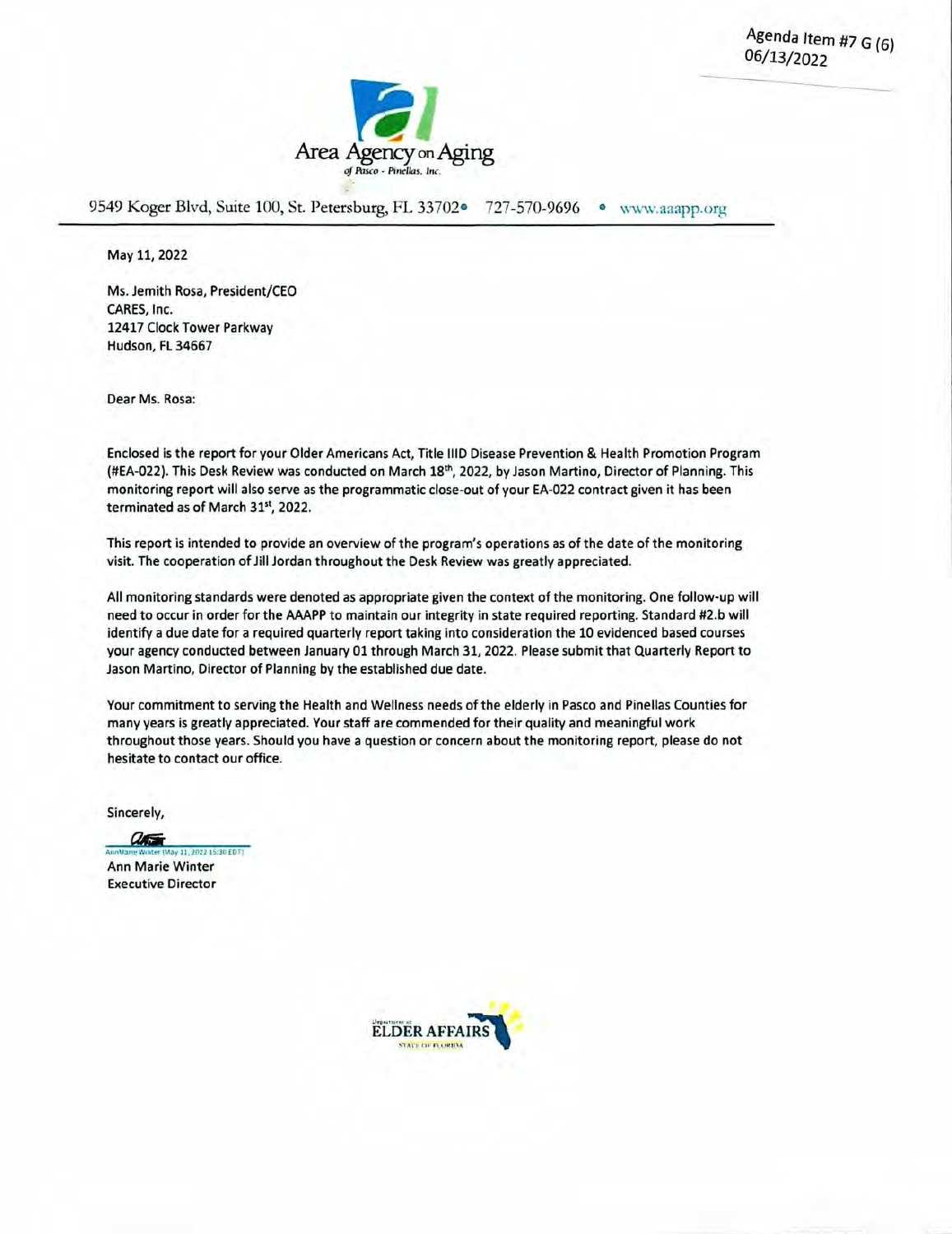# **2022 OAA hID Disease Prevention & Health Promotion Programmatic Monitoring Standards**

| Date of Visit(s):              | March 18th, 2022 (Desk Review & IIID<br><b>Contract Closeout)</b>                 |  |  |
|--------------------------------|-----------------------------------------------------------------------------------|--|--|
| <b>Date of Report:</b>         | May 11, 2022                                                                      |  |  |
| Provider:                      | CARES, Inc.                                                                       |  |  |
| <b>Monitor:</b>                | Jason Martino, Director of Planning<br>Terri Toner, Health & Wellness Coordinator |  |  |
| <b>Contract Review Period:</b> | January 01, 2022 through March 31, 2022                                           |  |  |
| <b>Participants:</b>           |                                                                                   |  |  |

| Standard #1                                                                                                                                                | <b>Compliance Measure</b>                                                                              |  |  |
|------------------------------------------------------------------------------------------------------------------------------------------------------------|--------------------------------------------------------------------------------------------------------|--|--|
| A staff member is designated to act as liaison and facilitator for<br>health promotion programs between volunteer<br>organizations and community agencies. | Achieves [X]<br>Partially Achieves []<br>Not Achieved []<br>Not Applicable []<br>Follow-Up Required [] |  |  |

#### **Description:**

The most current organizational chart illustrated in the 2022 OAA Grant Application denotes several key individuals working with the program in both Pinellas and Pasco Counties. The following positions are reflected: "Project Director", "Health & Weliness Coordinator", "Health & Wellness Educators", and a "Health and Wellness Assistant". Generally, the Program's Project Director is the liaison between CARES, Inc. and the AAAPP.

At the beginning of the calendar year, the Chief Operating Officer, Gail Holton was the acting Project Director. During the final months of this contract, ending March 31st, 2022, Jill Jordan was the interim Project Director and the AAAPP's point of contact for CARES, Inc's 1110 Contract.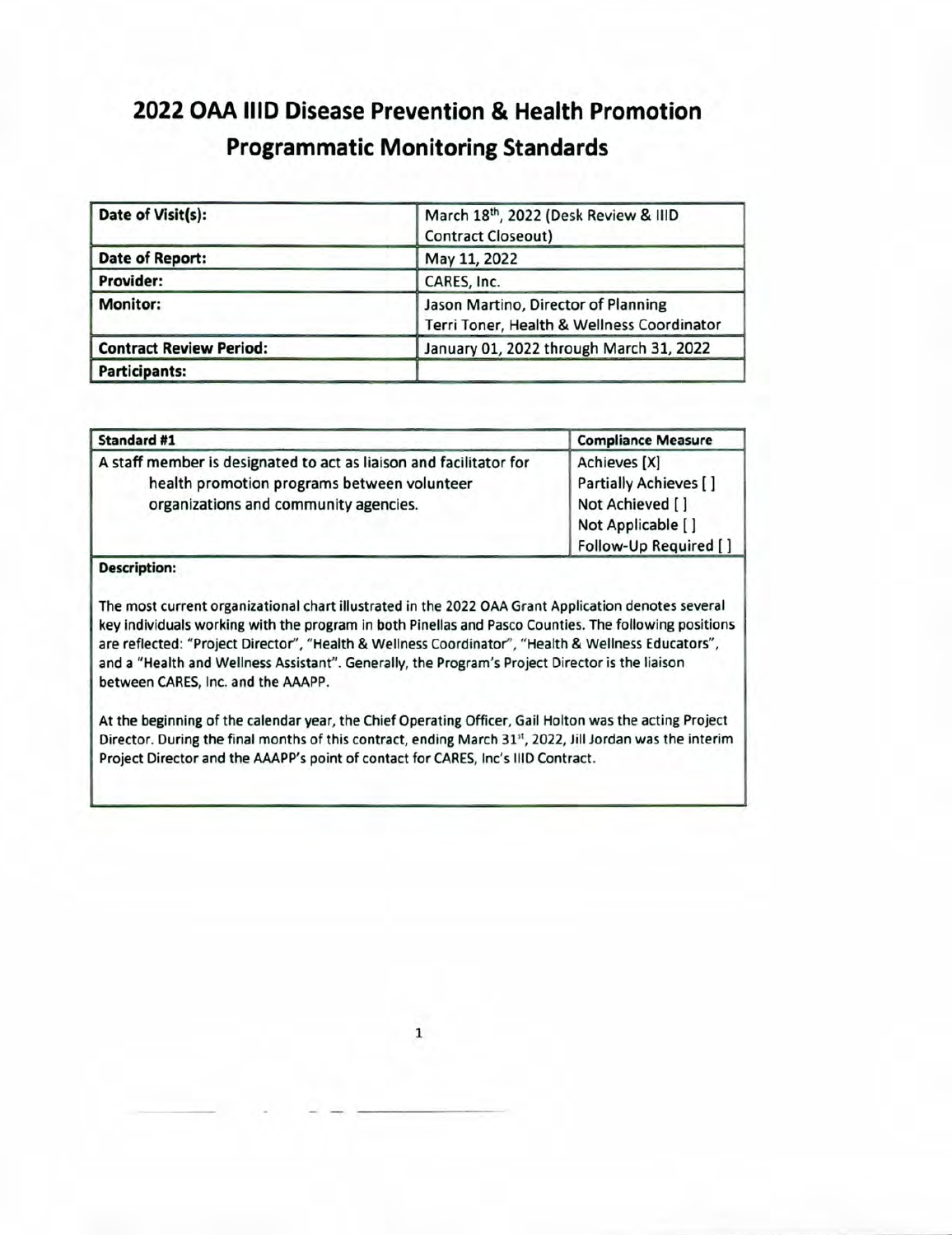| <b>Standard #2</b>                                           | <b>Compliance Measure</b> |  |  |
|--------------------------------------------------------------|---------------------------|--|--|
| All programmatic reports are correct and submitted timely to | Achieves []               |  |  |
| AAAPP.                                                       | Partially Achieves [X]    |  |  |
| <b>DOEA Monthly Report</b><br>a.                             | Not Achieved []           |  |  |
| b. AAAPP OAA Quarterly Report                                | Not Applicable []         |  |  |
| c. AAAPP Quarterly Volunteer Report                          | Follow-Up Required []     |  |  |

- a. The interim Project Director submitted required DOEA monthly reports covering OAA lID services provided during the first quarter of CY2022. These reports were submitted punctually and reconcile easily to inputted CIRTS data.
- b. The IIID Provider is required to submit a Quarterly report every 10<sup>th</sup> of January, April, July, and October. Given the OAA IIID contract terminates on March 31st, 2022, the provider is only required to submit a Quarterly Report covering the first quarter (January 01— March 31, 2022). As of the date of this monitoring report, the provider has not submitted this quarterly report and will need to submit by Monday, May 23rd, 2022, COB.
- c. The Provider is required to submit a report on an annual basis including the number and type of service(s) where volunteers are utilized. This Volunteer Report is due in the current Calendar Year yet covers CY2021. The provider did submit the CY2021 Volunteer Report punctually.

| Standard #3                                                                                                                                                                                                                                                                                                                                                                                                                                                                                                                   | <b>Compliance Measure</b>                                                                              |
|-------------------------------------------------------------------------------------------------------------------------------------------------------------------------------------------------------------------------------------------------------------------------------------------------------------------------------------------------------------------------------------------------------------------------------------------------------------------------------------------------------------------------------|--------------------------------------------------------------------------------------------------------|
| Highest Level Evidence-Based Programs meet program<br>requirements:<br>a. Marketing is appropriate and contains mandatory elements.<br>Required licensure is current and on file.<br>b.<br>Credentials of program facilitators.<br>C.<br>Provider has procedures in place to ensure the fidelity of<br>d.<br>programs and procedures are followed.<br>e. The Program utilizes appropriate DoEA Sign-In Sheets and<br>accurately accounts for eligible clientele.                                                              | Achieves [X]<br>Partially Achieves []<br>Not Achieved []<br>Not Applicable []<br>Follow-Up Required [] |
| <b>Description:</b><br>During FY2022, CARES had conducted two of their five Highest Level Evidence-Based Programs they<br>normally offer within the entire PSA. All five are listed below yet only Tai Chi and Matter of Balance<br>were offered throughout the first quarter.<br>Chronic Disease Self-Management Program (CDSMP)<br>1.<br>Diabetes Self-Management (DSMP)<br>2.<br>Chronic Pain Self-Management (CPSMP)<br>3.<br>Matter of Balance (MOB)<br>4.<br>Tai Chi/Tai Ji Quan Moving for Better Balance (TCMB)<br>5. |                                                                                                        |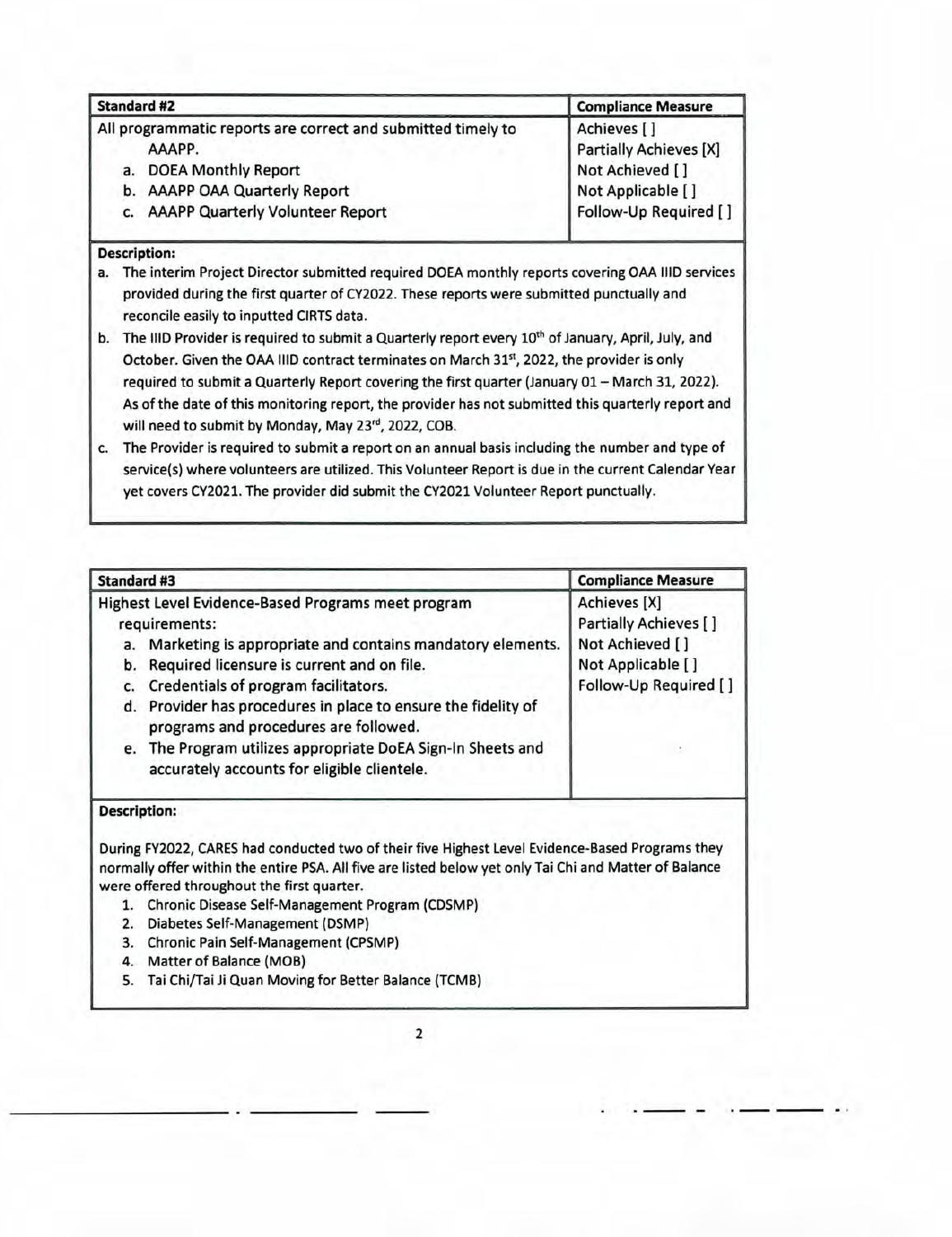**Of the "A Matter of Balance" and "Tal Chi" courses conducted, the monitor reviewed the following for compliance with requirements:**  1. Pasco — Matter of Balance — Dates (1/4/22 — 1/27/22) — Galen Wilson Congregate Meal Site — 11 Starters/il Completers (100% Completers) **A.** Marketing is **appropriate and contains mandatory elements:**  The one Evidenced Based (EB) event reviewed was appropriately marketed. Marketing contained the required information: "Event Title", "Date", "Time", "Length of Event", "Location, Date, and Address", "How to Register" & "Instructions on if Further Information is Needed". **B. Required licenses** are on file: For the (1) service monitored, the AAAPP is in receipt of the current license for the A Matter of Balance (MOB) Program. C. Credentials of program facilitators: Program records listed the trainers for the program reviewed. Appropriate credentials were on file for these trainers. **D. Provider has procedures in place to ensure the fidelity of programs:**  To ensure program fidelity, the provider has established and uses the following forms for all EB Events:

- 1. Checklist for the instructor to complete at the beginning of the program.
- 2. Checklists are completed by the Health and Weilness Educators at the end of each final class and/or by the Health and Weilness Coordinator sometime during the class date range and conducted on a random basis yet covering each of the (5) offered EB classes.
- 3. Prior to the provider's monthly report being submitted to the AAAPP for reconciliation, the Project Director further reviews the fidelity of each completed class and for purposes of requesting reimbursement.
- 4. Additionally, the Project Director and/or Health & Weliness Coordinator completes a final fidelity review before processing the monthly report with a submission to the DOEA Contract Manager.

The records reviewed for the (1) program verified:

- 1. All classes met the standards for minimum and maximum number of participants.
- 2. All classes and records complied with DOEA standards.
- 3. All required client forms were completed and on file.
- 4. All clients met eligibility requirements.
- 5. The correct number of program participants and completers was reported in the Provider's monthly report.
- 6. The programs were billed correctly in CIRTS.

**E. The Program utilizes DOEA Sign-In Sheets and accurately accounts for eligible clientele:**  In review of the (1) service, it was observed that the provider is utilizing the appropriate and applicable DOEA formatted sign-in sheets.

3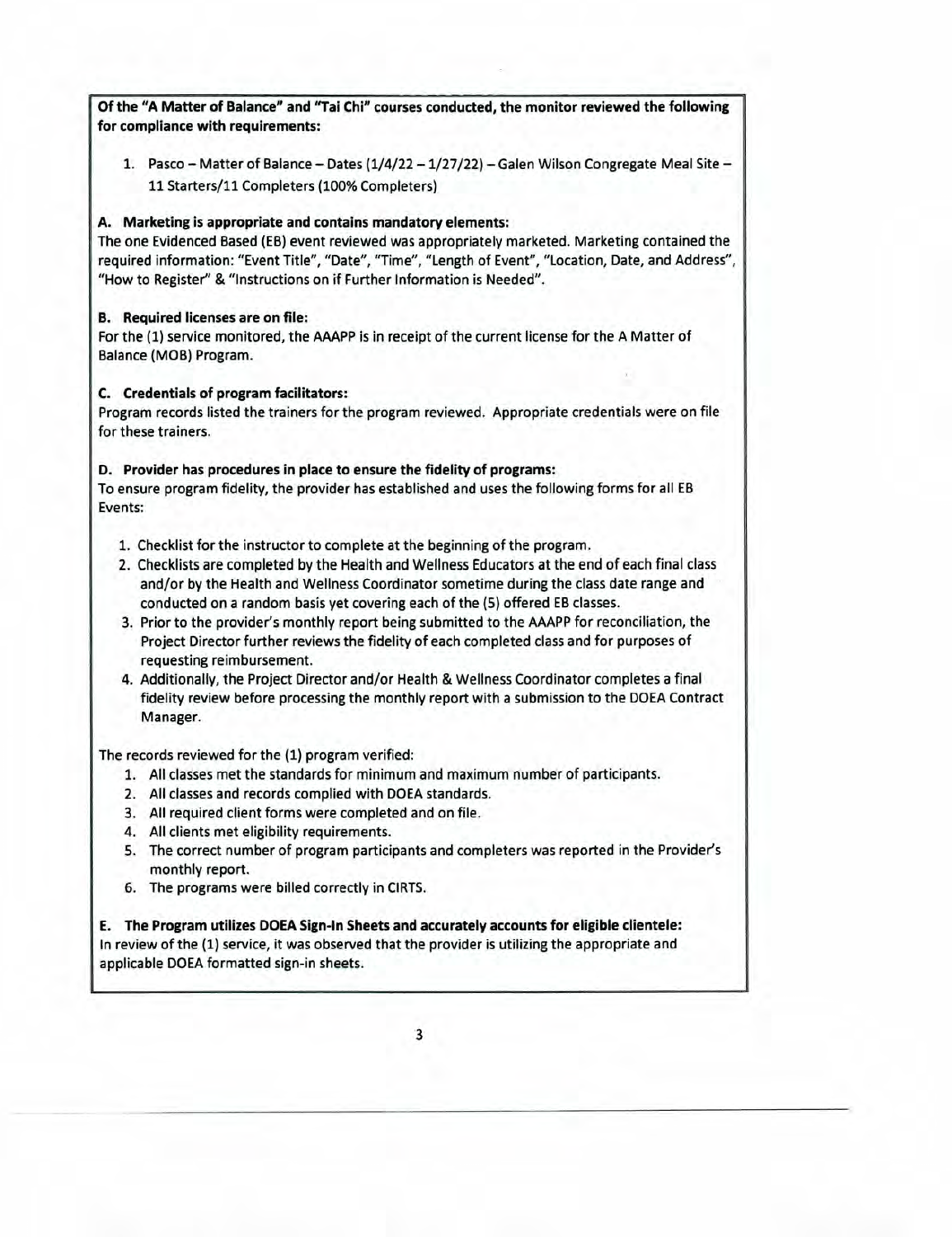| <b>Standard #4</b>                                    | <b>Compliance Measure</b> |  |  |
|-------------------------------------------------------|---------------------------|--|--|
| The Program records/inputs data appropriately         | Achieves [X]              |  |  |
| a. Services are accurately recorded in CIRTS.         | Partially Achieves []     |  |  |
| b. Information is entered into the NCOA CHA Community | Not Achieved []           |  |  |
| online data system when applicable.                   | Not Applicable []         |  |  |
|                                                       | Follow-Up Required []     |  |  |

- E-CIRTS Data on a monthly basis is inputted accurately and reflects the full completion of an EB a. class and units.
- b. Information is entered in to the NCOA CHA Community Online database when EB classes are complete and only for the Self-Management classes. Supporting documentation of the aforementioned is included with the submission of the monthly report and observed during monitoring

| <b>Standard #5</b>                                                                                                                                                                            | <b>Compliance Measure</b>                                                                              |  |
|-----------------------------------------------------------------------------------------------------------------------------------------------------------------------------------------------|--------------------------------------------------------------------------------------------------------|--|
| Provider is serving or has a plan to serve the number of proposed<br>units as identified in the service provider application.                                                                 | Achieves []<br>Partially Achieves []<br>Not Achieved [X]<br>Not Applicable []<br>Follow-Up Required [] |  |
| <b>Description:</b>                                                                                                                                                                           |                                                                                                        |  |
| Based on the information detailed in Standard #8, CARES is not able to meet their proposed amount<br>of units/evidenced based courses as detailed in their 2022 service provider application. |                                                                                                        |  |

| <b>Standard #6</b>                                                                                                                                                                                                                                                                                      | <b>Compliance Measure</b>                  |
|---------------------------------------------------------------------------------------------------------------------------------------------------------------------------------------------------------------------------------------------------------------------------------------------------------|--------------------------------------------|
| The provider establishes collaborations and partnerships with other   Achieves [X]<br>agencies to assist with Evidence Based Disease Prevention and   Partially Achieves [ ]<br>Health Promotion activities. Documentation is maintained for Not Achieved []<br>partnerships listed in the DOEA Report. | Not Applicable []<br>Follow-Up Required [] |

#### Description:

The Monitor reviewed back-up documentation regarding partnerships the Program has created and/or maintained. Not all partnerships have formal agreements or MOUs/MOAs. The review of one distinct partnership occurred and the correspondence reflecting an agreement is acceptable. All documentation is maintained by CARES for partnerships listed in the monthly DOEA Report. Partnerships reviewed were:

1. Pasco County — "Pasco County Senior Services — Galen Wilson Congregate Meals Site"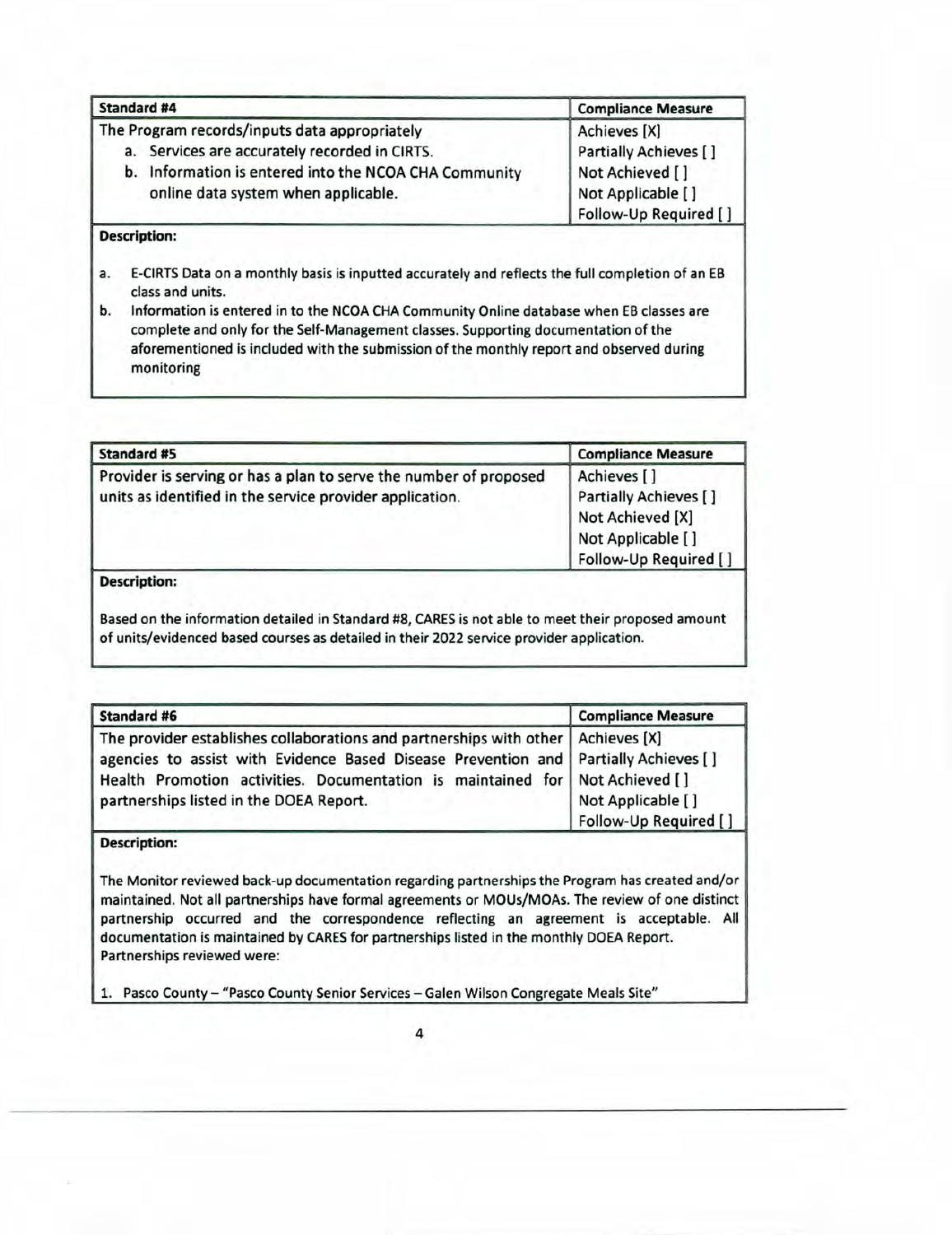| Standard #7                                                                                                                           | <b>Compliance Measure</b>                |  |  |
|---------------------------------------------------------------------------------------------------------------------------------------|------------------------------------------|--|--|
| Consumer satisfaction and effective delivery of service has been   Achieves [X]<br>verified through:<br><b>Client Interview</b><br>a. | Partially Achieves []<br>Not Achieved [] |  |  |
| b. Review of consumer satisfaction surveys. (Evaluations and/or   Not Applicable []<br>pre and post surveys)                          | Follow-Up Required []                    |  |  |

- A. Given this monitoring was a desk review and final oversight for finalizing the contract ending March 31st, the Monitor did not have an opportunity for a one-on-one participant interview given a service observation did not occur.
- B. In review of the (1) EB service documentation, the monitor concentrated on feedback to the program based upon the post course Surveys. All comments reflected satisfaction with the content of classes, instructors, and manner of service delivery.

| <b>Standard #8</b> |  |                                                 |  |  | <b>Compliance Measure</b>                                                                                                                                         |
|--------------------|--|-------------------------------------------------|--|--|-------------------------------------------------------------------------------------------------------------------------------------------------------------------|
|                    |  | appropriate, adequately and timely implemented. |  |  | Verify that all corrective actions and follow-up have been Achieves []<br>Partially Achieves []<br>Not Achieved []<br>Not Applicable [X]<br>Follow-Up Required [] |

#### **Description:**

CARES, Inc. was put on a Corrective Action Plan (CAP) at the end of CY2021 based on excessive budgetary surpluses for three consecutive years. CARES did respond in writing to the AAAPP's request for a plan to correct the aforementioned. CARES submitted information regarding deficiencies in the Evidenced Based programs based on the pandemic and fiscal losses within the lID programs and concluded that they are requesting to cease providing OAA IIID services by March 31st. This correspondence was followed up by the AAAPP requesting a virtual meeting for clarification purposes and concluded with our written response agreeing to CARES's request to end their IIID portion of the OAA contract as of March 31st, 2022.